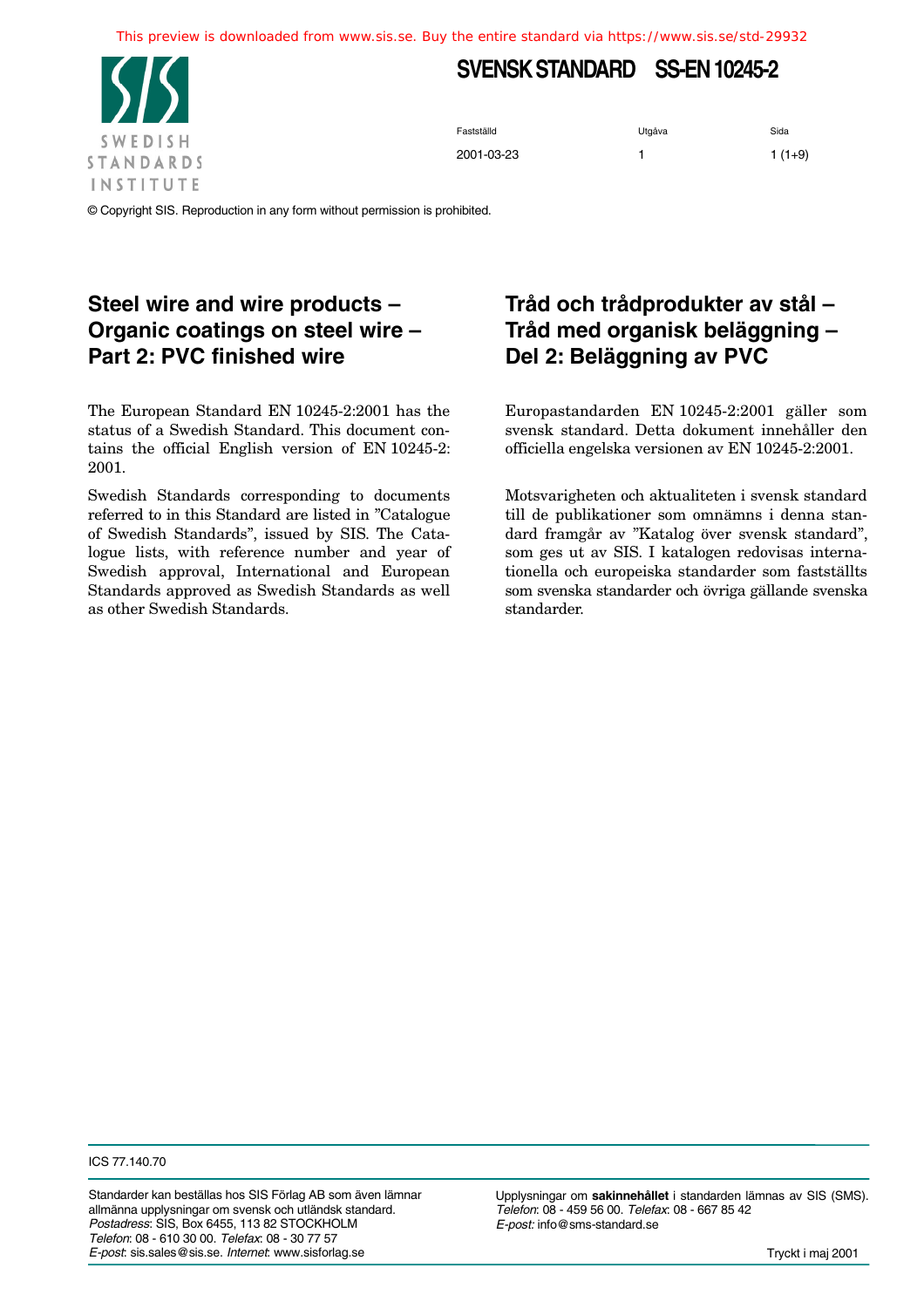This preview is downloaded from www.sis.se. Buy the entire standard via https://www.sis.se/std-29932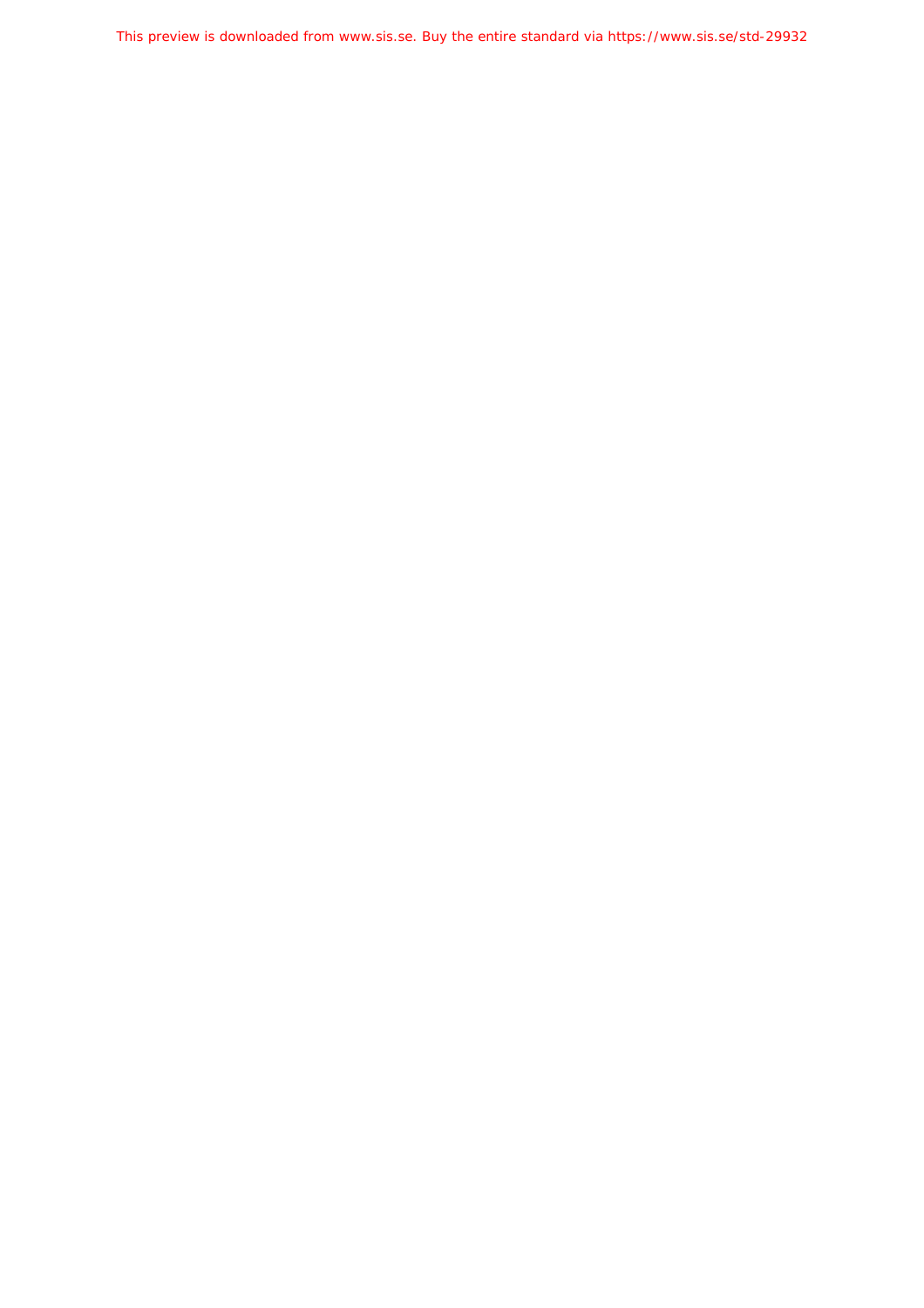# EUROPEAN STANDARD NORME EUROPÉENNE EUROPÄISCHE NORM

# **EN 10245-2**

March 2001

ICS 25.220.60

English version

#### Steel wire and wire products - Organic coatings on steel wire - Part 2: PVC finished wire

Fils et produits tréfilés en acier - Revêtements organiques sur fils d'acier - Partie 2: Fils à revêtement de PVC

Stahldraht und Drahterzeugnisse - Organische Beschichtungen auf Draht - Teil 2: PVC-beschichteter Draht

This European Standard was approved by CEN on 21 January 2001.

CEN members are bound to comply with the CEN/CENELEC Internal Regulations which stipulate the conditions for giving this European Standard the status of a national standard without any alteration. Up-to-date lists and bibliographical references concerning such national standards may be obtained on application to the Management Centre or to any CEN member.

This European Standard exists in three official versions (English, French, German). A version in any other language made by translation under the responsibility of a CEN member into its own language and notified to the Management Centre has the same status as the official versions.

CEN members are the national standards bodies of Austria, Belgium, Czech Republic, Denmark, Finland, France, Germany, Greece, Iceland, Ireland, Italy, Luxembourg, Netherlands, Norway, Portugal, Spain, Sweden, Switzerland and United Kingdom.



EUROPEAN COMMITTEE FOR STANDARDIZATION COMITÉ EUROPÉEN DE NORMALISATION EUROPÄISCHES KOMITEE FÜR NORMUNG

**Management Centre: rue de Stassart, 36 B-1050 Brussels**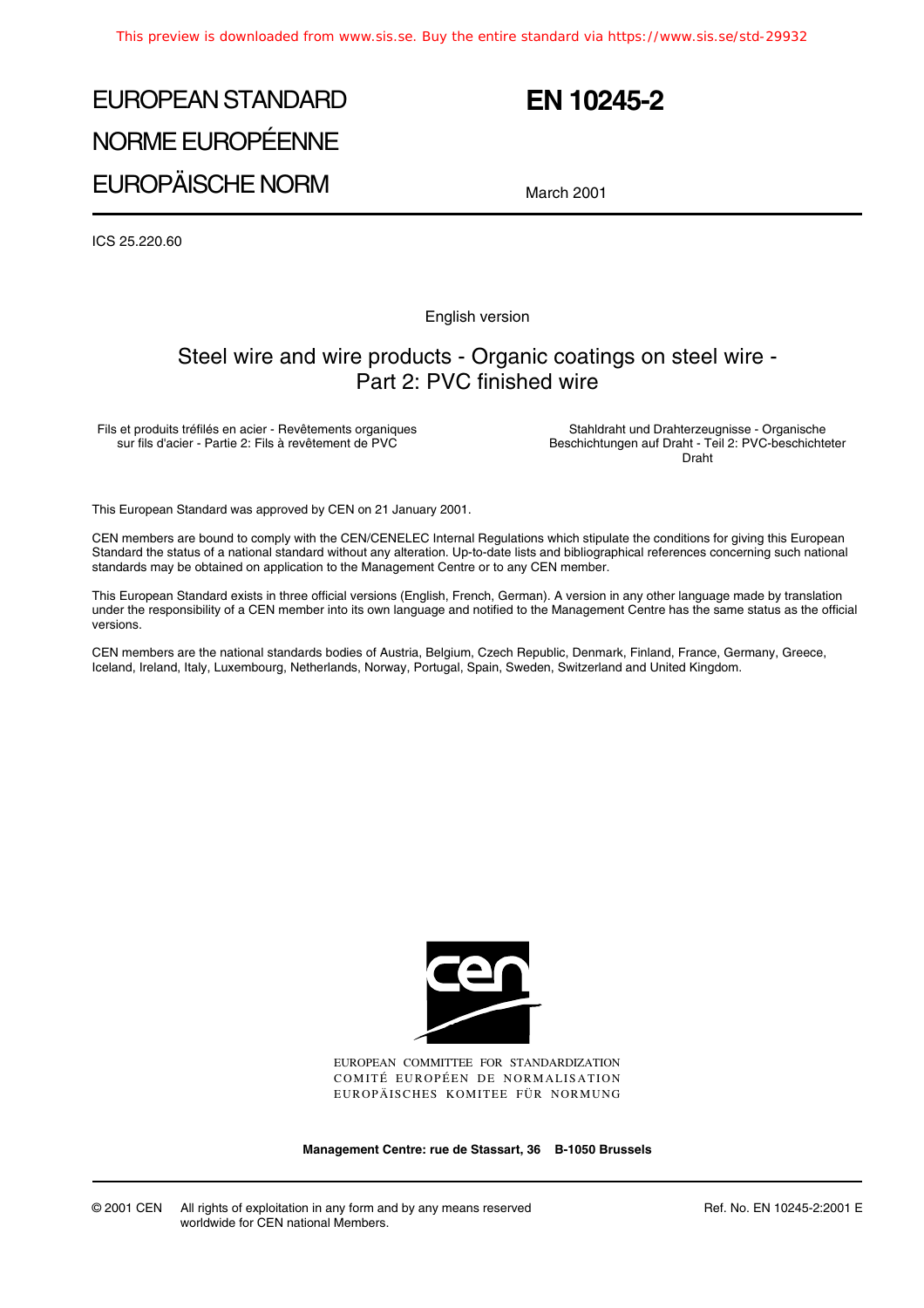#### **Contents**

|                              |                                                                          | Page |
|------------------------------|--------------------------------------------------------------------------|------|
|                              |                                                                          |      |
|                              |                                                                          |      |
| 1                            |                                                                          |      |
| $\mathbf{2}$                 |                                                                          |      |
| 3                            |                                                                          |      |
| 4                            |                                                                          |      |
| 5<br>5.1<br>5.1.1            |                                                                          |      |
| 5.1.2<br>5.2                 |                                                                          |      |
| 6<br>6.1<br>6.2              |                                                                          |      |
| $\overline{7}$<br>7.1<br>7.2 | Performance requirements and testing methods for PVC coatings on wire  8 |      |
| 8                            |                                                                          |      |
| 9                            |                                                                          |      |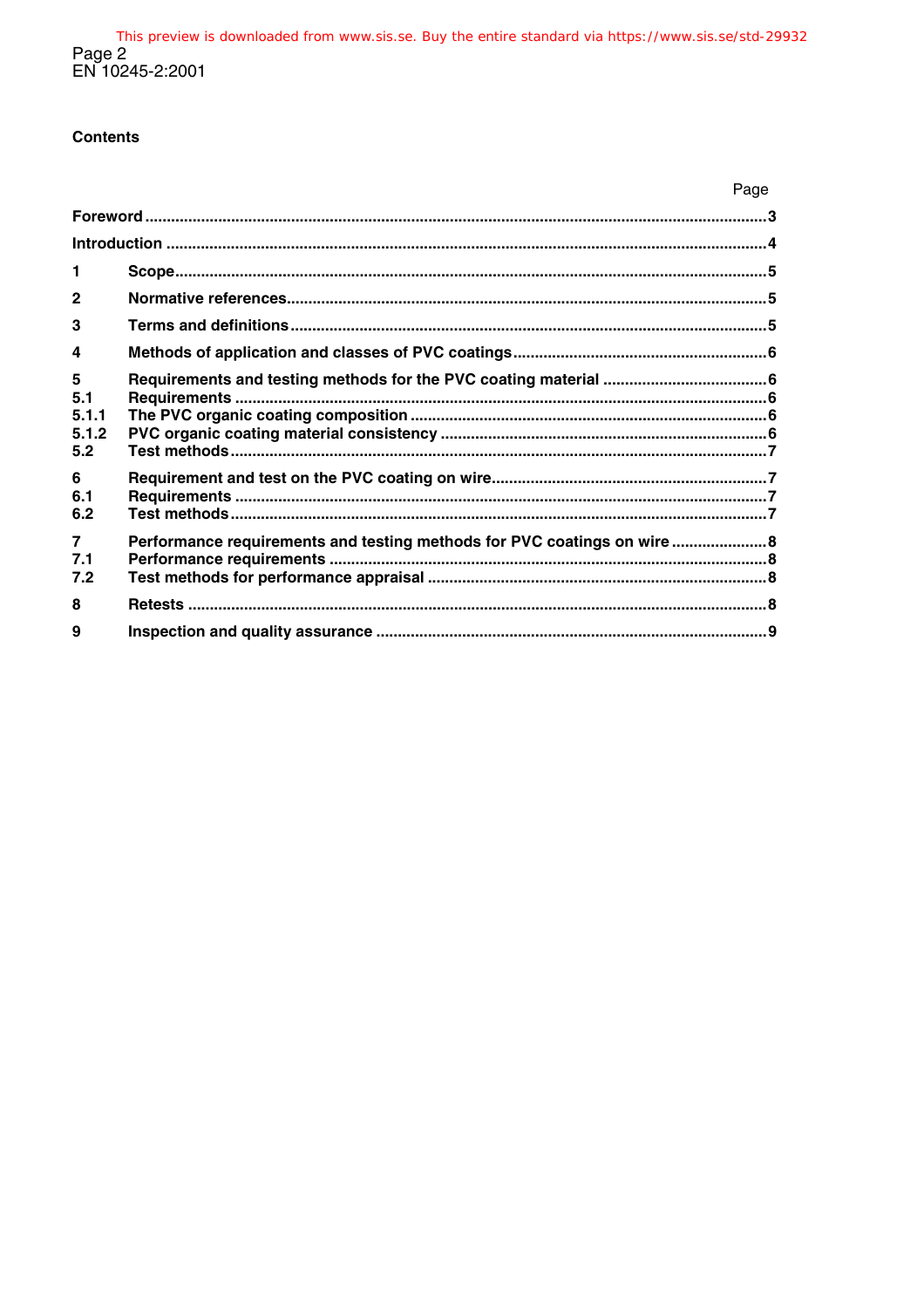## **Foreword**

This European Standard has been prepared by Technical Committee ECISS/TC 30 "Steel wires", the secretariat of which is held by BSI.

This European Standard shall be given the status of a national standard, either by publication of an identical text or by endorsement, at the latest by September 2001, and conflicting national standards shall be withdrawn at the latest by September 2001.

According to the CEN/CENELEC Internal Regulations, the national standards organizations of the following countries are bound to implement this European Standard: Austria, Belgium, Czech Republic, Denmark, Finland, France, Germany, Greece, Iceland, Ireland, Italy, Luxembourg, Netherlands, Norway, Portugal, Spain, Sweden, Switzerland and the United Kingdom.